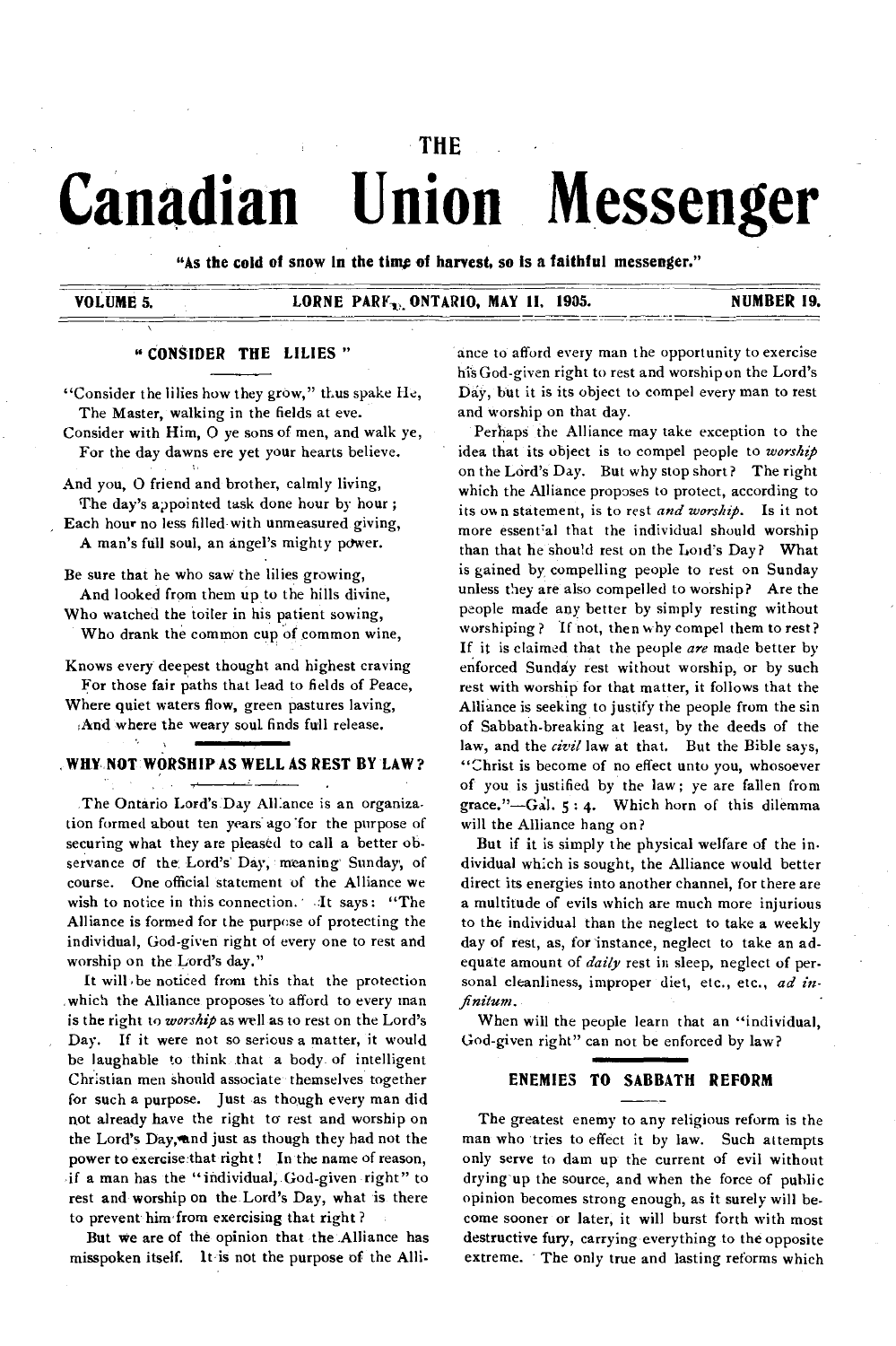the world has ever seen are those which have been wrought out by men who have dared to oppose the mightiest powers of earth. True reformers are those whose footprints have been traced in blood; men who have given up everything, even life, rather than sacrifice a principle; men whose sole reliance was in the persuasive power of love, and whose only weapons were spiritual ones. Such men have gone forth conquering and to conquer. Though covered with obloquy and contempt during their lives, and though dying ignominiously at the stake or upon the gaillotine, succeeding generations who have reaped the fruits of their sufferings have recognized that they were reformers indeed; while men who have demanded civil laws 'under the pretext Of *'sanitary regulations, as* did the bishops of the fourth century and later, thus bringing upon the world the long dark night of ignorance and superstition, have been the veriest enemies to the cause of Christianity. 'So now, the worst enemies' of Sabbath reform are the men who in the same way would make a living, acting image to that frightful power which is represented in Scripture as being drunken with the blood of Saints.

And that these men will succeed in their efforts, is as true as that the prophecies of the Bible are true. One has but to note the activity of those men and the influence which they are exerting *just now*, and *everywhere*, to recognize the truthfulness of the statements made in this article. What are you doing to counteract this influence and activity so that the honest ones may be warned in time  $\overline{r}_{\text{max}}$ 

> 77. FROM THE FIELD េងនូវ ១៩

> > <del>तिहास र</del> ay tagalaa

#### OTTAWA

About forty petitions have been received here from the Maritime and Quebec Conferences, with about a thousand signatures. These petitions are not signed by a few members of a church. claiming to represent the whole church, but are signed: by individuals from the various churches.. uruna vedi

We have not received any petitions from the other conferences, but many are being filled and sent to the conference offices for use when needed.

It has been officially reported that, in view, of the prolonged struggle over the Autonomy Bill, no Dominion legislation on Sunday observance, will be given this season of Parliament. a Norman SW

In view of this, those holding. the petitiqns,will have a little more time in which to secure signatures. Thousands of people will sign these petitions when an opportunity is given them to do so.

The union of church and state is pointed out in

prophecy (Rev. 13) and is an evil thing ; yet many , regard it as the proper thing to ask the government to legislate on religious questions, enact religious h, laws, and compel people to observe a day as the ;Sabbath whether they desire to do so or not.

Religious legislation will bring persecution to those'who will not bow to apostasy, but it is not to save men from this persecution that we sound the warning. Our protest is made that we may save at least some of the men who would make such laws, and who would thereby become persecutors by allying themselves with the powers of evil. Therefore we petition and we remonstrate that we may by all means save some.  $\mathcal{L}_{\mathcal{L}}$  .  $\mathcal{D}_{\infty}$ 

Many people are not aware that Sunday laws are wicked, but they are, for they require men to commit sin,against God, by transgressing the law of God. ,t John., 3 4. The Sabbath belongs to the Lord and not to civil government, therefore civil government -:can by rights have nothing to do with the Sabbath. The. object of circulating our petitions and our literature is that the whole people may become enlightened, and that whosoever will may escape the evil that is, coming upon the land.

W. H. THURSTON. 不定  $\mathbf{v}_\mu \propto \omega$ 

## **GUELPH, ONT.**

 $x \in \mathbb{R}$  and  $y \in \mathbb{R}$  and  $y \in \mathbb{R}$ . Thave just returned from a visit to Galt, and while othere, attended a quarterly meeting of the little schurch, at that place. Though but a few persons swere in attendance, the Spirit of "our Lord" presvided at his Supper, and the Divine Ordinances were .,unmistakably approved and accompanied with his blessing. The church has been without a regular , settled-pastor, since Elder-Huntington- left them for -the,South, and this. Was' the first- quarterly meeting that had been held for many months. Sister Burrill r4assisted 'bi:her-daughter Ellen, since her return :from South ,Africa) has done mach to revive; and shold, the interest of the little company.

 $s_{\text{max}}$ At this time a revision of the church-membership list: was made, 'and four new members were added. GO the Sunday ' evening. following, Was•- held Ianother meeting, which was attended by a number of town people including children, who, with every older one, listened with rapt attention to a spirited talk, addressed especially to the children, by Elder Burrill, accompanied by map illustration, and followed by' Ellen Burrill upon "notable Bible-work among children," and its wonderful results.

I was asked to send to the MESSENGER the following statistics; as President Burrill was-very busy in completing his necessary correspondence, preparatory to leaving next week, for Washington, on which trip hisfamily will accompany him.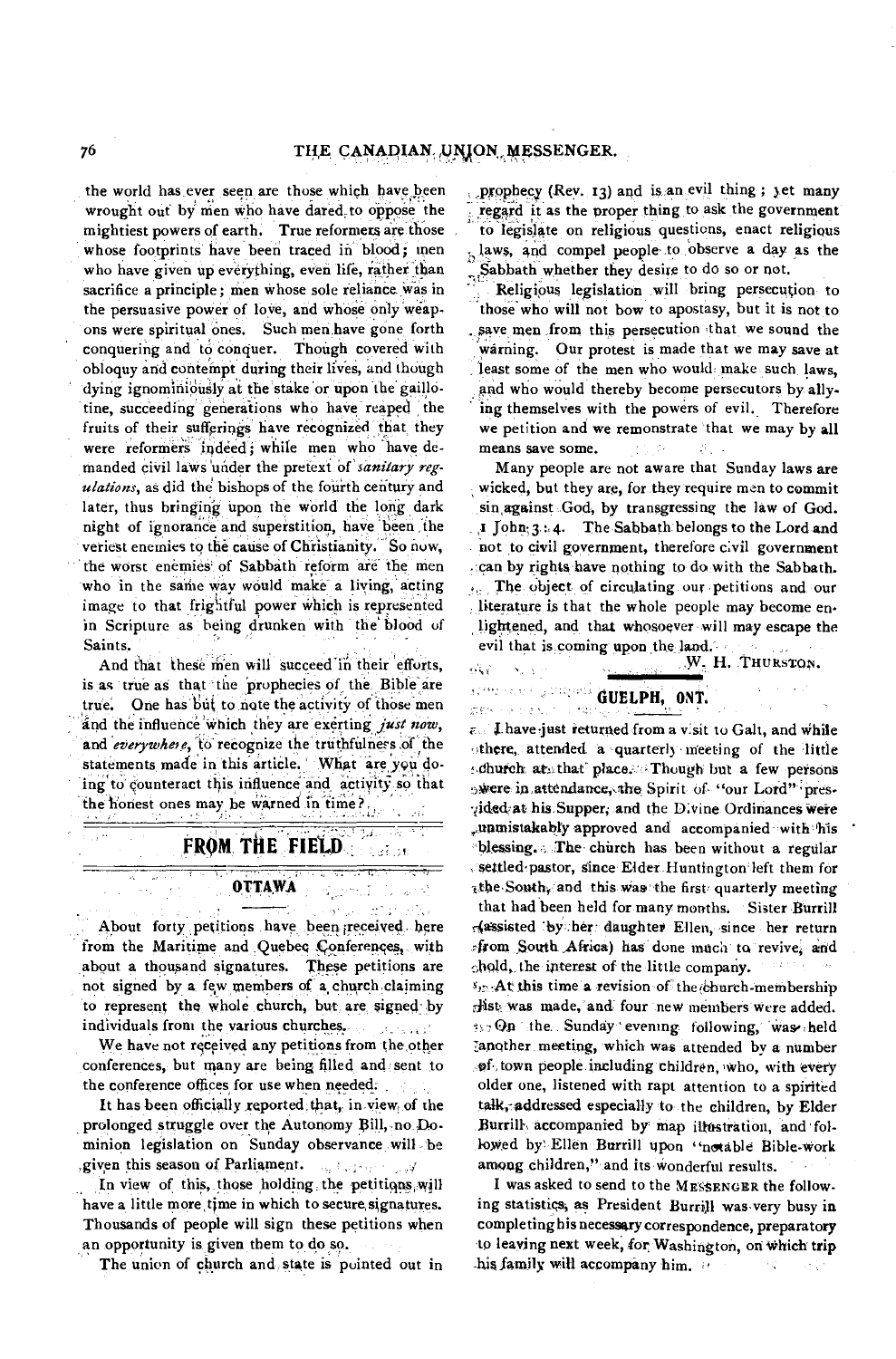Other churches in the Conference have assisted this church to pay the interest on the mortgage and to reduce the principal twenty-seven dollars.

The church now numbers nineteen members, and all of the members, except one, pay tithes. During the nine months just passed, the tithes amounted to \$180.08.

| Sabbath-school Offerings, above expenses, \$13.32                                          |
|--------------------------------------------------------------------------------------------|
|                                                                                            |
| Foreign Missions    14.03                                                                  |
| Washington Fund, $\ldots$ $\ldots$ $\ldots$ 6.25                                           |
| $\begin{array}{ccccccccccccc} \bullet & \bullet & \bullet & \bullet & \bullet \end{array}$ |

#### **SUMMERFIELD, N. B.**

In a letter received to-night are the words, "Pray for Washington," meaning the Conference at Washington. The eyes and hearts of our people everywhere should be upon this gathering of the Lord's host. It is nu hardship to pray for that upon which the heart's desire rests. My own heart is drawn out in a marked manner for this event. There are no doubt thousands who would be glad to attend, but who, like myself, cannot possibly be present.

But dear friends, we *can be present* in spirit. We isolated ones may have a share in helping the spirit of that meeting. Let no one repine because he can not be a Moses at this gathering, or because it is his lot to stay at home and care for the daily duties he is so accustomed to; but instead, let each seek the Father's face that he may prepare the hearts of the people who are arranging to attend, that they may cast aside all idle curiosity, all unholy ambitions, "every weight and the sin that doth so easily beset," and while there be as "the heart of one man," with faces set heavenward and bodies made ready for God's gracious "outpouring."

And then, as our hearts are all aglow with a vision of the prospect, and His face shines upon us, let us who stay at home remember that we need the same preparation ekactly. Let us seek it earnestly and ardently, and each say in his locality, as I can in this, "Dear Father, how glad I am that Thou art just as near Summerfield as Washington, and that I can obtain from Thy dear hand as rich gifts here as there."

Dear home-tied ones, may He help us not only to "pray for Washington," but to look unitedly for the "outpouring" in our every heart in the place where duty holds us. MRS. BRADFORD SMITH.

#### **ONE WEEK'S EXPERIENCE**

**We** have nothing but encouragement to report in regard to our work here. Perhaps the account of

one week's experience will be of interest to the readers of the MESSENGER.

On Sunday evening we called upon a neighbor and had a very interesting conversation upon the Sabbath question. At first he thought that he had ample ground's for Sunday-keeping, but before we left he confessed that he had not thoroughly investigated the subject. He promised to read literature on this question, which we were very glad to supply.

On Monday morning it was raining. However I started for my territory twelve miles away, and was out canvassing all the week.

I called at a house on Wednesday evening, and showed my books. The lady liked them, but said that she could not buy as she already had two books on the life of Christ. However, by morning she had changed her mind, and ordered Coming King. On that same evening there was a prayer meeting at the house. A number of neighbors were present. 1 bore my testimony, and said that I always esteemed it a privilege to testify to the goodness of God, and to tell of his love and protecting care.

The next forenoon I had excellent success, for which I thank the Lord. I visited eight houses and took seven orders for Coming King, gilt. The leader of the prayer meeting invited me to call. I did so, and when she had looked at my books she asked me to show them to her husband. He ordered the Coming King, and his wife invited me to come back and take dinner with them. Before doing so I sold a hook to a Catholic lady. When I returned the gentleman said, "My wife says that I ordered the wrong book, as she likes the other one better." I handed him Christ's Object Lessons saying, "Very well, you may change your order if you like." He looked through it carefully and said, "I think we will take both of them." That made ten dollars worth of orders taken that half day. During the aTternoon I took three more orders.

In the evening I arrived at a small village and  $\rightarrow$ called on the evangelist pastor there. I showed him Christ's Object Lessons, and we had a very interesting conversation on eternal torment and the Sabbath question. I left him two tracts, "The Immortality of the Soul" and "The Seal of God and the Mark of the Beast." He promised to read them.

The next morning I took two more orders in the same place, making a total of eighteen orders for the week.

We concluded the week's work by holding a Bible reading with a family where we have been holding Bible studies all winter. The subject was "The Second Angel's Message."

Brethren and sisters, pray for us and the work here. MRS. AND MR. J. A. BAKER.